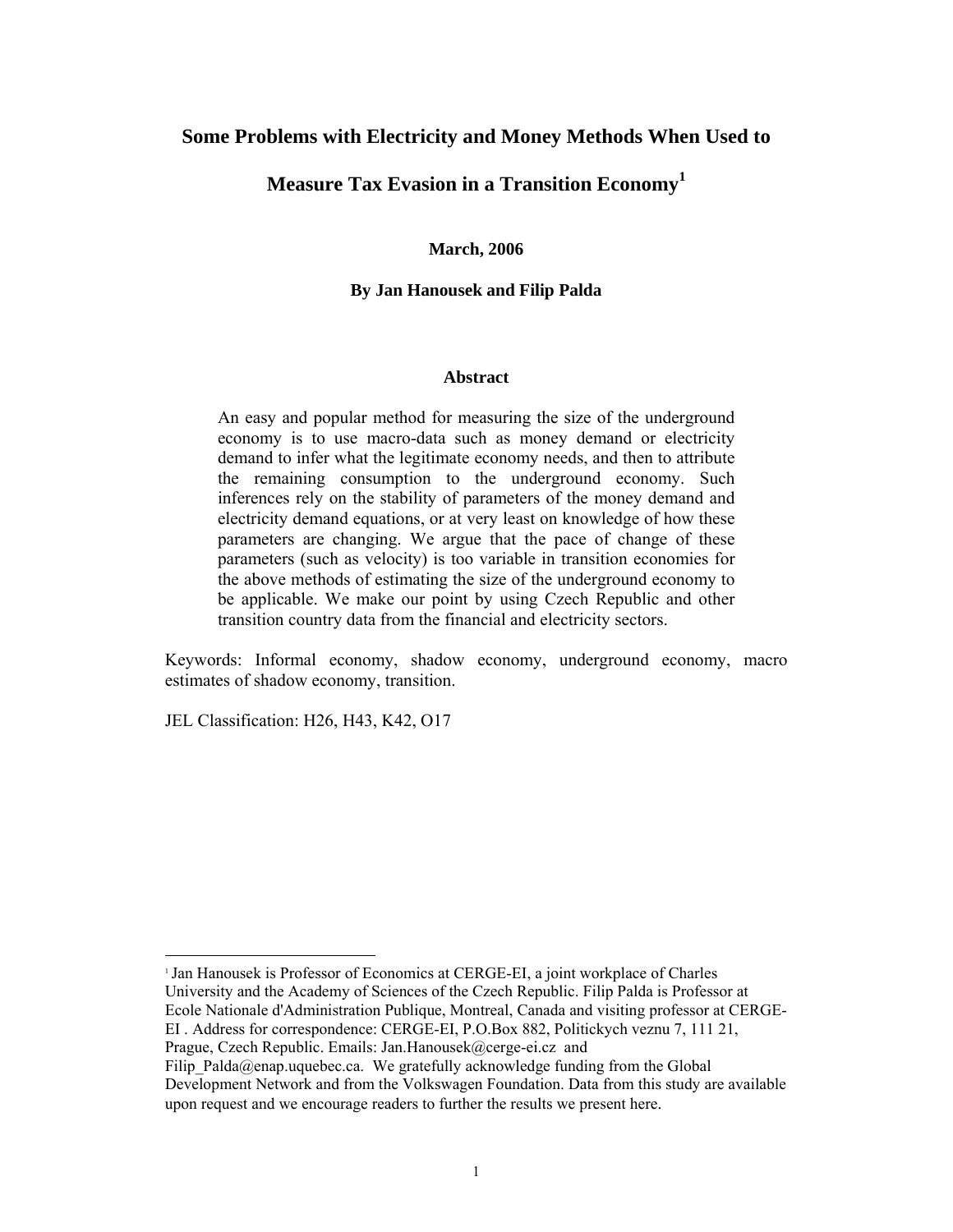#### **1. Introduction**

This paper points out the weaknesses of so-called macro methods of estimating the underground economy in countries making the transition from centralized to decentralized markets. A macro-method discerns the size of the underground economy from a functional form in which some observable macro variable depends on another observable macro variable and on the unobservable underground economy. The researcher infers the size of the underground economy by manipulating the functional form and plugging into the observable macro-variables information on their levels. For example, the "currency-ratio" method of estimating the underground economy holds that there is a stable ratio of currency in the legal economy to demand deposits and that this ratio enters into an equation relating the size of the underground economy to the size of the official economy. All one need know is the currency ratio in the official economy, then one plugs measured GDP into the above-mentioned relation, and out comes the size of the underground economy. Confidence in the macro method rests on the assumption that the functional relations one postulates between the dependent and independent variables are correct, and that the parameter estimates with which one rounds out these equations (such as the ratio of currency to demand deposits) are accurate and stable. Without such assurance the researcher is using a yardstick that changes in unpredictable ways. The present paper focuses on the instability of this yardstick.

We find that the instability of parameters used in macro-methods may be of such size as to throw off estimates of transition underground economies to the point where such estimates are nearly useless both as indicators of the *level* of the underground economy, and, more seriously, useless as measures of the *trend* in the size of the underground economy. Estimates of the extent of underground activity only work when deep structural parameters related to tastes and technology and production conditions are stable or changing in some predictable fashion. Such is not the case for transition economies.

We review in detail two macro methods of estimating the underground sector---the money use and electricity consumption methods. Money use methods include the currency ratio method and currency demand method. Both are difficult to defend for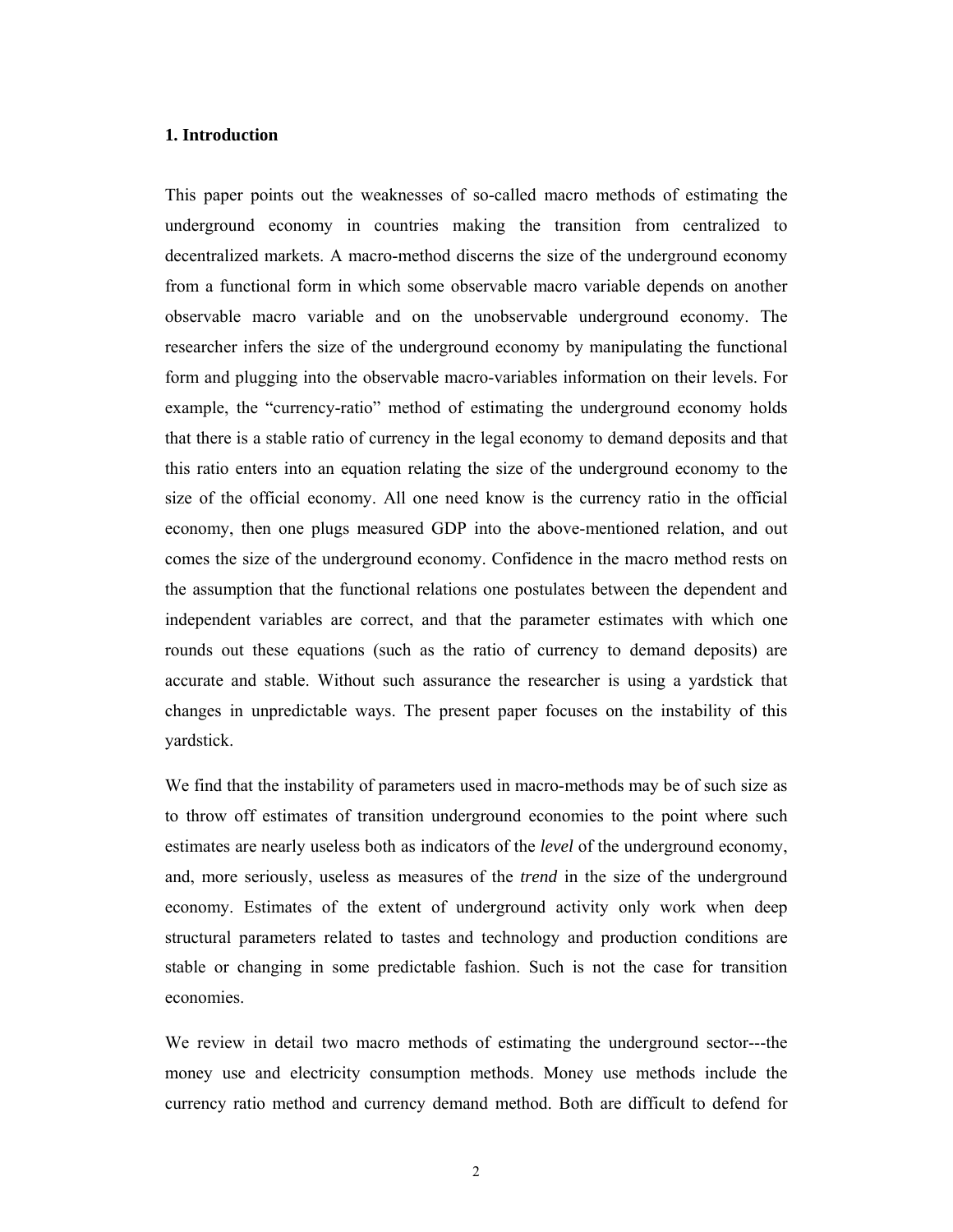transition economies because of intensive financial and technical innovation during transition. The number of financial products liable to affect currency demand grows at a much greater and more variable pace in transition economies than they do in mature western economies. One is tempted to infer from the huge growth in currency demand in the Czech and Slovak Republics in the 1990's that the underground economy was booming. We show that growth in currency demand was related to factors that had nothing to do with the underground economy. Electricity methods that use electricity consumption to measure the size of the underground economy are, when applied to transition economies, as problematic as money use methods. Price deregulation, and the introduction of long-overdue technologies move electricity demand in ways difficult to attribute to underground economy growth.

We shall illustrate the above two critiques of macro methods with data from varying transition countries, but principally with reference to the Czech Republic. The Czech Republic is an interesting case because it can be argued that it has largely finished its transition and so that the last twelve years of its economic history supply us with a completed experiment. We focus on the electricity and currency ratio methods because we have assembled detailed information on these sectors. Our plan is to lay bare the assumptions underlying the two methods and then to show why these assumptions are problematic for transition economies.

#### **2. Electricity as a Measure of the Underground Economy**

The electricity method of measuring the underground economy holds that the underground economy can be measured by using a single economic indicator, namely, electricity consumption. Daniel Kaufman and Aleksandr Kaliberda (1996) are prominent champions of this method. Lacko (1998, 2000) is also an innovator in the electricity method field.

To measure the size of the underground economy in the Ukraine and other FSU countries, Kaufman and Kaliberda began with the assumption (based on previous studies of the Soviet economy) that in 1989, most of these countries had an underground sector of 12% of GDP. They also assume that electricity consumption reacts with unit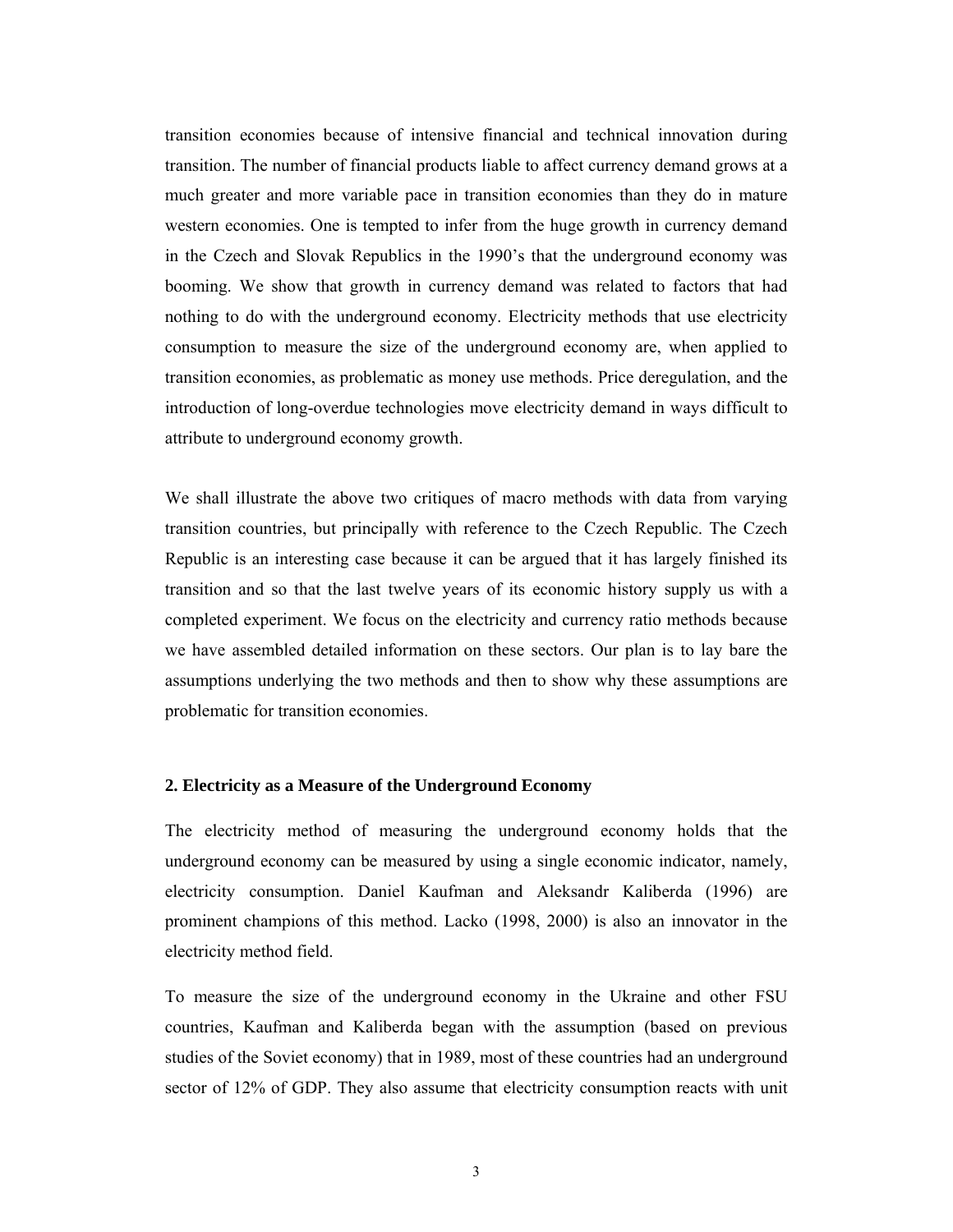elasticity to economic growth. If an economy had GDP of \$100 billion in 1989, then it had an underground economy worth \$12 billion. If electricity consumption economy grew 10% in the next year this must mean the true economy grew by 10%. So the true economy's size would be \$123.2 billion in 1990. One would then subtract government estimates of the official economy to get at underground economy size in 1990.

An objectionable feature of some electricity methods is that they postulate either a oneto-one relation between electricity consumption and GDP, or a stable relationship between electricity consumption and GDP. In more sophisticated applications of these methods, such as Kaufman Kaliberda (1996), the objectionable assumption is that there exists a steady rise in the efficient use of electricity so that the output elasticity of electricity consumption is decreasing at a constant rate.

It is quite possible for electricity consumption to change for reasons that have nothing to do with output changes. Kaufman and Kaliberda (1996) recognize the problem and explain that these reasons for electricity consumption change fall into two negatively correlated categories that offset each other in biasing estimates of the underground economy. In the category of downward bias consider that if an economy is changing its output-mix by moving from the primary to the secondary sector, electricity consumption will decline with no overall change in output. One might then wrongly infer the underground economy has shrunk. We might be led into a similar bias if electricity prices are increasing relative to other energy prices, and if industry is becoming more efficient at using electricity. Factors that could bias our estimates of the underground economy upward are the substitution of electricity for other sources, such as natural gas, and higher overhead and fixed electricity use during an economic downswing. A glance at each of the listed items shows that they could belong to either category. If electricity prices are falling then this factor should be taken out of the downward bias category and put into the upward bias category. If the output mix is shifting more towards the primary sector then it too should be placed into the upward bias category. One can play this logic game to show that all factors listed above might, under the right circumstances, be lumped into just one category. In such a case there would be no negative correlation between categories upon which Kaufman and Kaliberda could base their hope of producing estimates of the underground economy that are unbiased.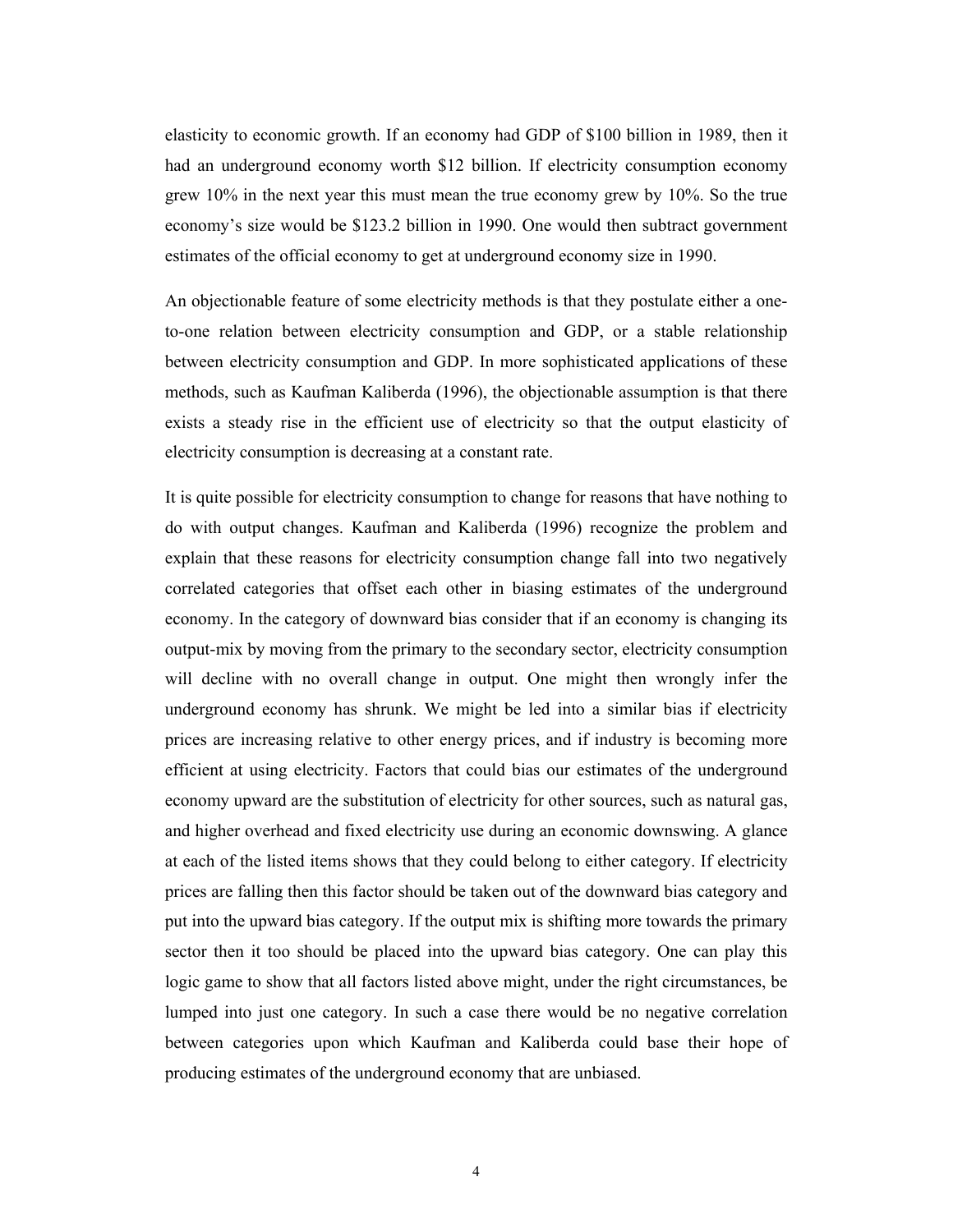An example from the Czech Republic that considers household and industry efficiency in electricity use can show why the Kaufman-Kaliberda method will likely produced biased estimates of the underground economy. Table 1 shows that in the Czech Republic, sometimes the price of electricity relative to natural gas and other sources rose and sometimes it fell. No stable patter can be gleaned.

| Table 1. Growth rate (in percent) of household price indexes in the Czech Republic |  |  |  |  |  |  |  |  |  |  |  |
|------------------------------------------------------------------------------------|--|--|--|--|--|--|--|--|--|--|--|
|------------------------------------------------------------------------------------|--|--|--|--|--|--|--|--|--|--|--|

| Indexes                                                                  | 1991  | 1992 | 1993 | 1994 | 1995 | 1996 | 1997 | 1998 | 1999 | 2000 |
|--------------------------------------------------------------------------|-------|------|------|------|------|------|------|------|------|------|
| Electricity                                                              | 69.7  | 0.0  |      | 9.0  | 12.0 | 14.8 |      | 44.1 | 0.0  |      |
| Natural gas                                                              | 126.7 | 0.0  | 6.5  | 10.0 | 10.5 |      |      | 47.6 | 0.0  | 15.1 |
| Other heating $\begin{array}{ c c }\n216.1\n\end{array}$<br>(coal, etc.) |       |      | 25.5 | 16.5 | 17.3 | 10.3 | 34.4 | 22.0 | 2.9  | 4.3  |

Source: Czech Statistical Office, Authors' computations

The unstable pattern in prices combined with changes in household production technologies to change demand for electricity in patterns in ways that would have been hard to predict. During the early 1990's, citizens of the Czech Republic massively converted from heating with domestic coal ovens to heating with gas and electricity. Czechs also began to invest heavily in durables such as refrigerators, washing machines, dishwashers, televisions, and home computers. These upgrades to domestic life may account for part of the rise in household consumption of electricity during the transition period. The steep rise in electricity prices in 1997 may account for the downward trend in electricity consumption later on. So, in the early years, electricity prices would have belonged to the upward bias category and in later years to the downward bias category. Now consider industry. During transition Czech industry was rapidly finding new ways of reducing its energy consumption by adopting innovative production techniques. Table 2 shows that even though Czech electricity output was increasing, noxious emissions dove.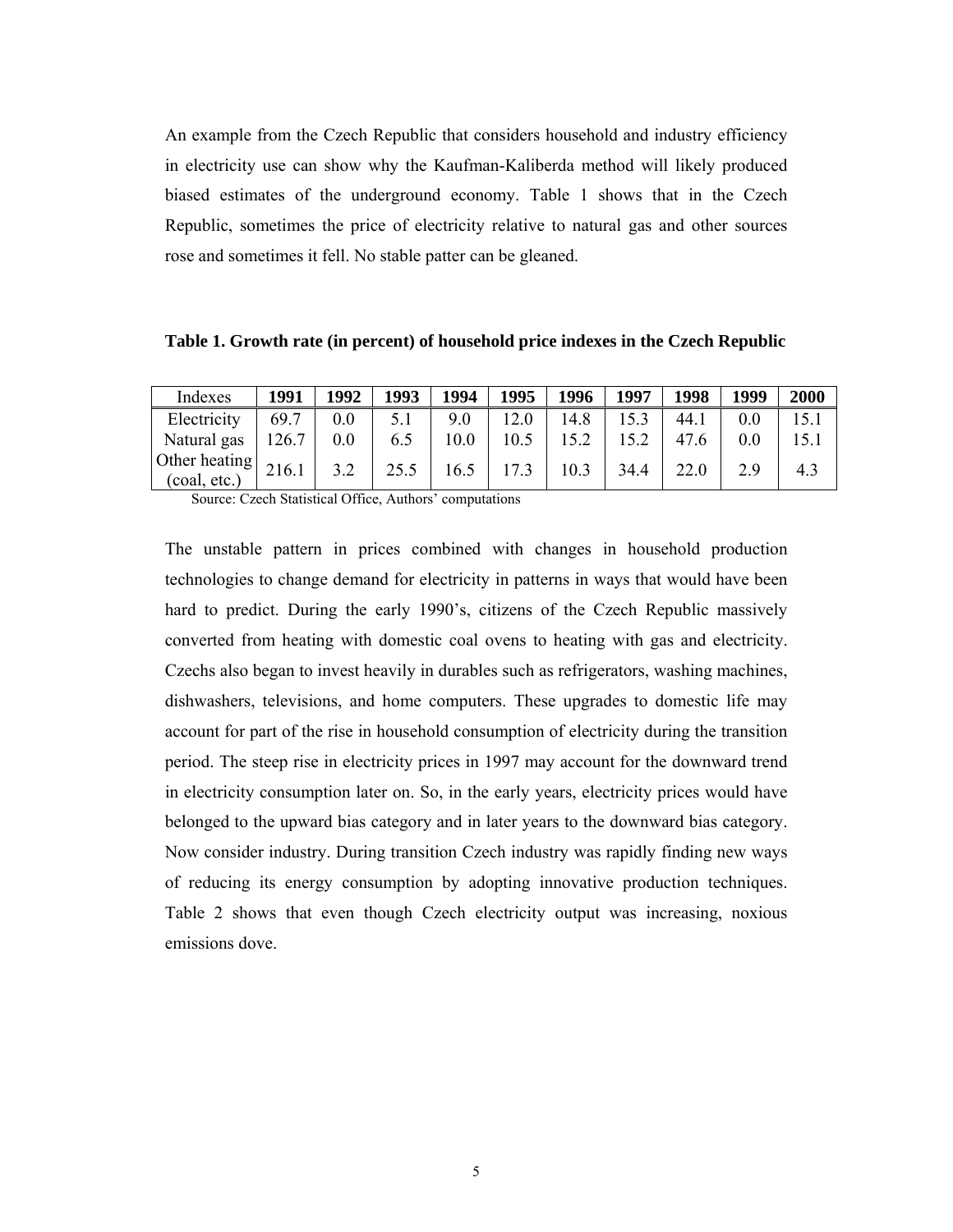|      | SO <sub>2</sub> | <b>NO<sub>x</sub></b> | CO   | Dust | Production of     |
|------|-----------------|-----------------------|------|------|-------------------|
| Year | kT              | (kT)                  | (kT) | (kT) | Electricity (TWh) |
| 1980 | 2148            | 731                   | 894  | 1267 | 53                |
| 1985 | 2161            | 795                   | 899  | 1015 | 58                |
| 1990 | 1876            | 742                   | 891  | 631  | 63                |
| 1991 | 1776            | 725                   | 1101 | 592  | 61                |
| 1992 | 1538            | 698                   | 1045 | 501  | 59                |
| 1993 | 1419            | 574                   | 967  | 441  | 59                |
| 1994 | 1278            | 434                   | 1026 | 355  | 59                |
| 1995 | 1091            | 412                   | 874  | 201  | 61                |
| 1996 | 946             | 432                   | 886  | 179  | 64                |
| 1997 | 700             | 423                   | 877  | 128  | 65                |
| 1998 | 443             | 413                   | 767  | 86   | 65                |
| 1999 | 269             | 390                   | 686  | 67   | 65                |
| 2000 | 266             | 400                   | 650  | 56   | 73                |
| 2001 | 251             | 332                   | 649  | 54   | 74                |

**Table 2. Waste and electricity production** 

Source: Czech Statistical Office, Ministry of Environment

The noxious emissions noted above come from electricity generation and industrial production. Part of the dive in pollution came from the Czech parliament's adoption of EU environmental regulations far ahead of the prescribed deadlines. It might be argued that environmental compliance leads to less efficient methods of producing electricity, but this ignores that in the period above the Czech Republic transformed itself into a net exporter of electricity. Industry was producing more output with less electricity. Increases in energy efficiency were continuous and would have biased underground economy calculations downward. When we combine this observation with the observation on household electricity demand we get both effects negating each other at first and adding to each other later. The point is that we cannot blithely assume changing output mixes of different sectors will cancel the bias with which each threatens estimates of the underground economy.

Maria Lacko (2000) also finds a failure to account for the changing industry output-mix to be a major problem with the Kaufman-Kaliberda method and has championed her household electricity consumption as a substitute. Lacko believes households faced no change in their domestic production output mix. Crudely put, as changes in domestic production output mix would be difficult to control for, the absence of change in household output mix need not be controlled for in an econometric model, which seeks to estimate the underground economy in the following manner. Lacko examines a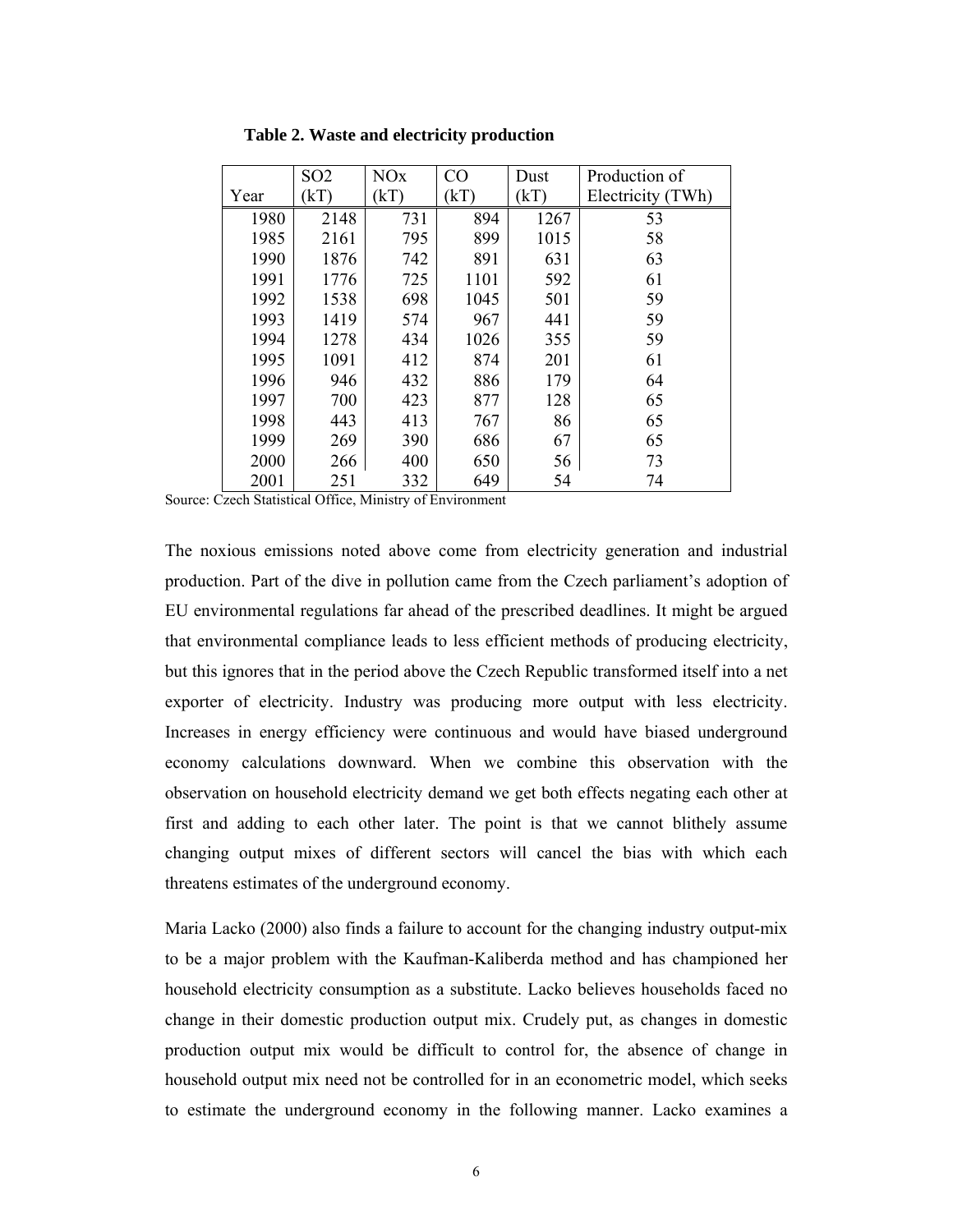times-series of cross sections of transition countries and postulates a regression between the size of the underground economy (which she calls H) and independent variables such as tax rates and the level of government spending. She simultaneously postulates a regression in which the size of the underground economy is an independent variable in a regression explaining household electricity consumption. Readers must be cautious in reading Lacko's presentation of this, her equation (1). In principle the equation includes the real price of consumption of 1 kWh of residential electricity, but later we learn that in practice "The price variable  $PR_{ij}$  was not included in the estimated function, mainly due to lack of data."

Her technique for getting estimates of H, the underground economy, is to substitute the right hand side of the H regression, which consists of measurable variables and parameters that can be estimated as proxies for H, in the right hand side of the electricity regression. She then estimates the electricity regression and attributes that part of the dependent variable explained by her substitution from the H equation as being the size of the underground economy.

Quite apart from the question of whether she has correctly formulated the H equation, her estimates rely on the assumption of stable regression estimates. She is assuming that the manner in which people use electricity does not change. Our critique of the Kaufman Kaliberda (1996) method was based on the overwhelming prevalence of such changes. Lacko hopes to avoid the critique of unstable regression parameters by asserting that the household output mix is constant during transition. Even if such were the case, the way in which households produced domestic goods changed radically throughout the 1990's. If household production methods are rapidly changing the parameters of the household demand for electricity equation must also be changing rapidly. Presumably such a change could be controlled for with a time trend variable, but if the rate of technology change forces the use of a time-trend longer than the timeseries available on household electricity use, regression parameters of the electricity use equation may suffer from bias. Lacko includes in her household electricity use equations the ratio of energy sources other than electricity energy to all energy sources in household energy consumption in order to control for household substitution between various energy sources: if one uses more gas, one will use less electricity. Inclusion of this variable seems to us to simply be like including part of an identity in a regression.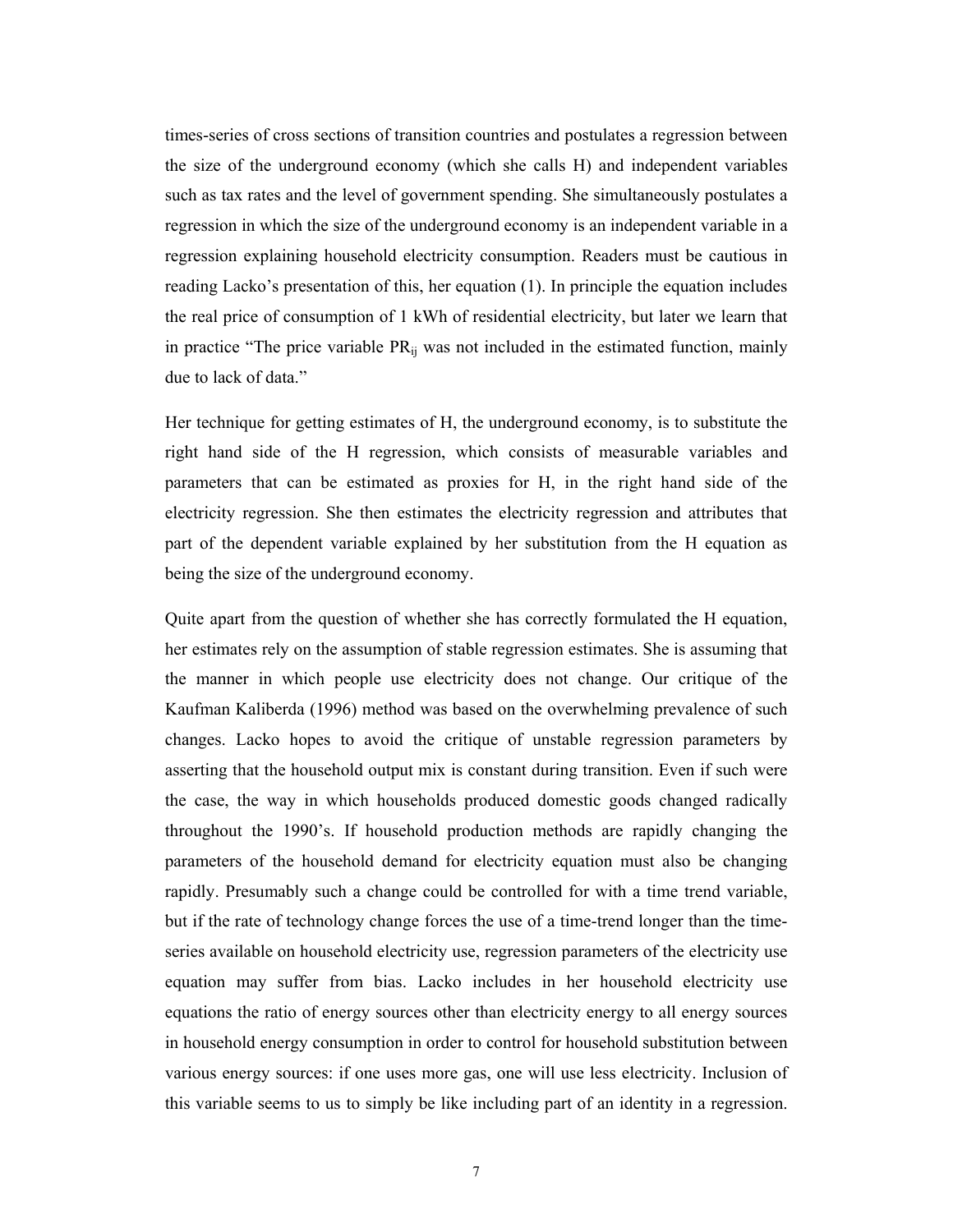Even if we were to accept this control we would emphasize as before that it does not provide a sufficient number of data points to explain changes in all regression coefficients in the household electricity use equation.

In summary, because of the shifting reasons for electricity demand, none of the electricity methods we have described above holds much promise for giving us an idea of the size of the underground economy, and more seriously, of giving us an idea of how this economy is changing. By not taking into account the changing reasons for electricity consumption that have nothing to do with underground economy growth, electricity methods produce estimates of the underground economy that have nothing to do with hidden economic activity.

Efforts to explain the size of the underground economy using data that "code" irrelevant forces into underground economy estimates can lead to absurd results such as the one we present in Table 3 with data taken from Eliat and Zines (2000) which illustrates that false assumptions used to divine the size of the underground economy cause estimates of the shadow economy to be correlated with omitted factors, such as shifts in the weather. At the outset we note that Eliat and Zinnes claimed their estimates of underground activity are robust with respect to weather. We find otherwise (and we use data starting in 1996-1997 because we do not want to use earlier estimates of the shadow economy were not confirmed by other authors to be robust and reliable).

# **Table 3: Explaining the Share of the shadow economy by average winter temperature and relative changes (compared to EU level using PPP prices) for Visegrad's countries**

|                                                | Share of shadow economy on GDP |                                                      |  |  |
|------------------------------------------------|--------------------------------|------------------------------------------------------|--|--|
|                                                | Plain OLS                      | Plain OLS in<br>differences<br>$\sim$ Fixed effects) |  |  |
| Average temperature in winter months (January- | 1.33                           | $-1.53***$                                           |  |  |
| March, November to December)                   | (0.83)                         | (0.40)                                               |  |  |
| Ratio of Total Final Energy Consumption using  | $-29.29***$                    | 7.34                                                 |  |  |
| 1990 prices (PPP) to EU level                  | (7.47)                         | (8.60)                                               |  |  |
| Constant                                       | ***<br>82.01<br>(16.08)        | Not applicable                                       |  |  |
| Number of observation                          | 30                             | 26                                                   |  |  |
| R-squared                                      | 0.54                           | .39                                                  |  |  |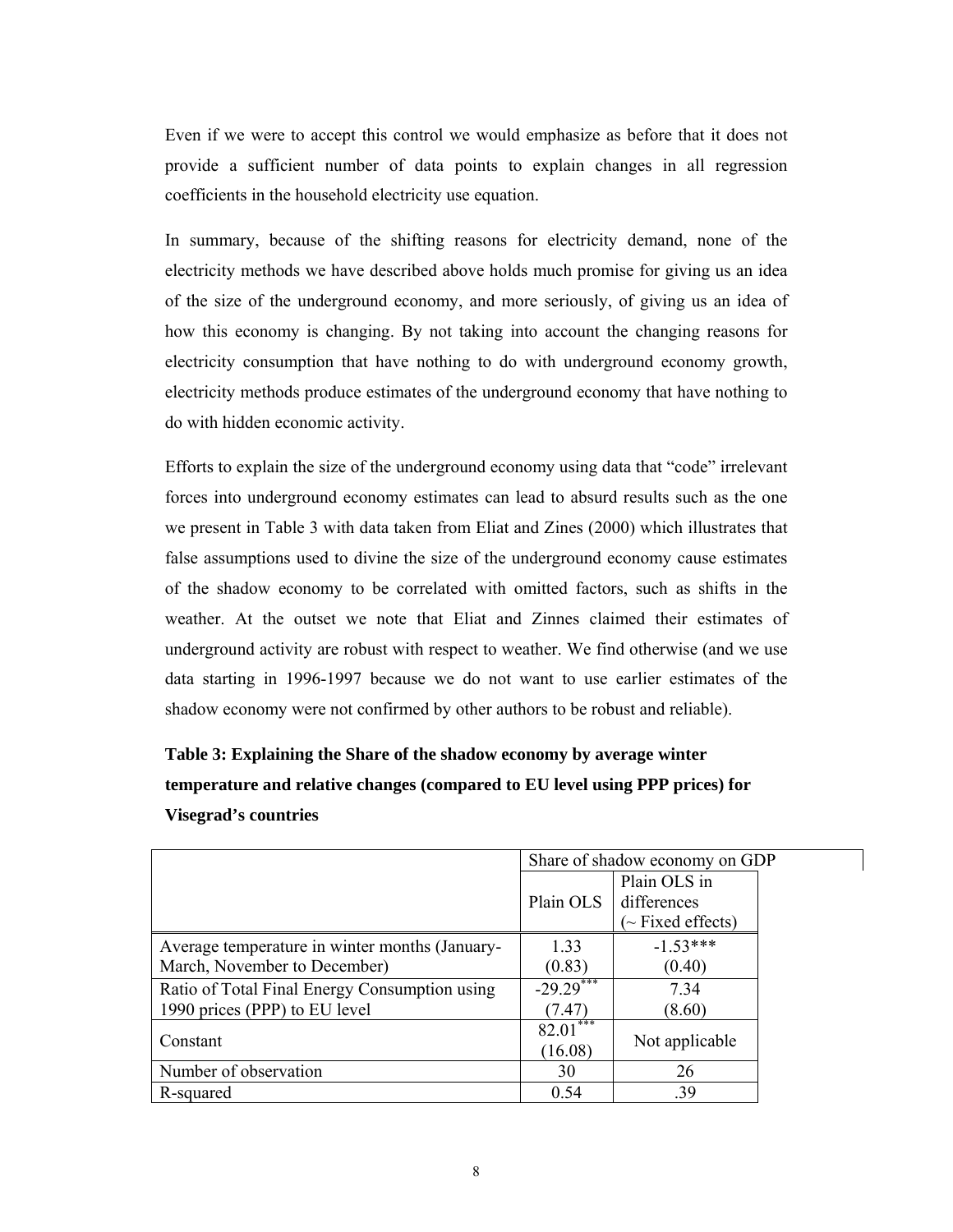(Standard errors are in parentheses)*\* significant on 10% level, \*\* significant on 5% level, \*\*\* significant on 1% level. No constant is presented for the OLS in differences because in such a regression the constant disappears.*

The dependent variable is the underground economy estimated using electricity methods and the data come from the Czech Republic between 1990-1997, Hungary between 1990- 1997, Poland between 1990-1996, and Slovakia between 1990-1996. Three categories of independent variables should appear in the right hand side of the above regression. As we discussed, electricity consumption will depend on weather, technological progress, and different patterns of price liberalization. If these forces are mistakenly subsumed in underground economy estimates based on electricity methods, we should find them significant in a regression in which these forces appear as variables explaining the size of the underground economy.

We were not able to get any variable that could be used as a cross-country consistent proxy for price liberalization in the energy sector, and so we used only two factors, average winter temperature, and a proxy for technological progress in electricity consumption (ratio of total final energy consumption using 1990 prices, PPP, to the EU level) to explain the size of the underground economy (the R-squared of our regressions suggests that even these two factors explain a great deal of variation in the underground economy).

The first and second columns of Table 3 refer to OLS estimation of the share of the shadow economy as a percent of GDP, as a function of average winter temperatures and a proxy for technological progress in electricity consumption (the ratio of total final energy consumption using 1990 prices, PPP, to the EU level). Even when we ignore country effects, each of the factors we include could explain about 27 and 54 percent of the total variation, respectively. Results become even more striking if we take into account particular country effects and run a model (third column) in which we regress year-to-year increases in the share of the shadow economy on year-to-year changes in winter temperature, and on changes in the above-discussed proxy for technological progress in the electricity sector. Column 3 clearly indicates that increases in macro estimates of the shadow economy are very well explained by decreases in average winter temperature. In other words, the regressions above show that weather fluctuations explain a significant part of the variation in the size of the underground economy, estimated via the electricity macro method. Such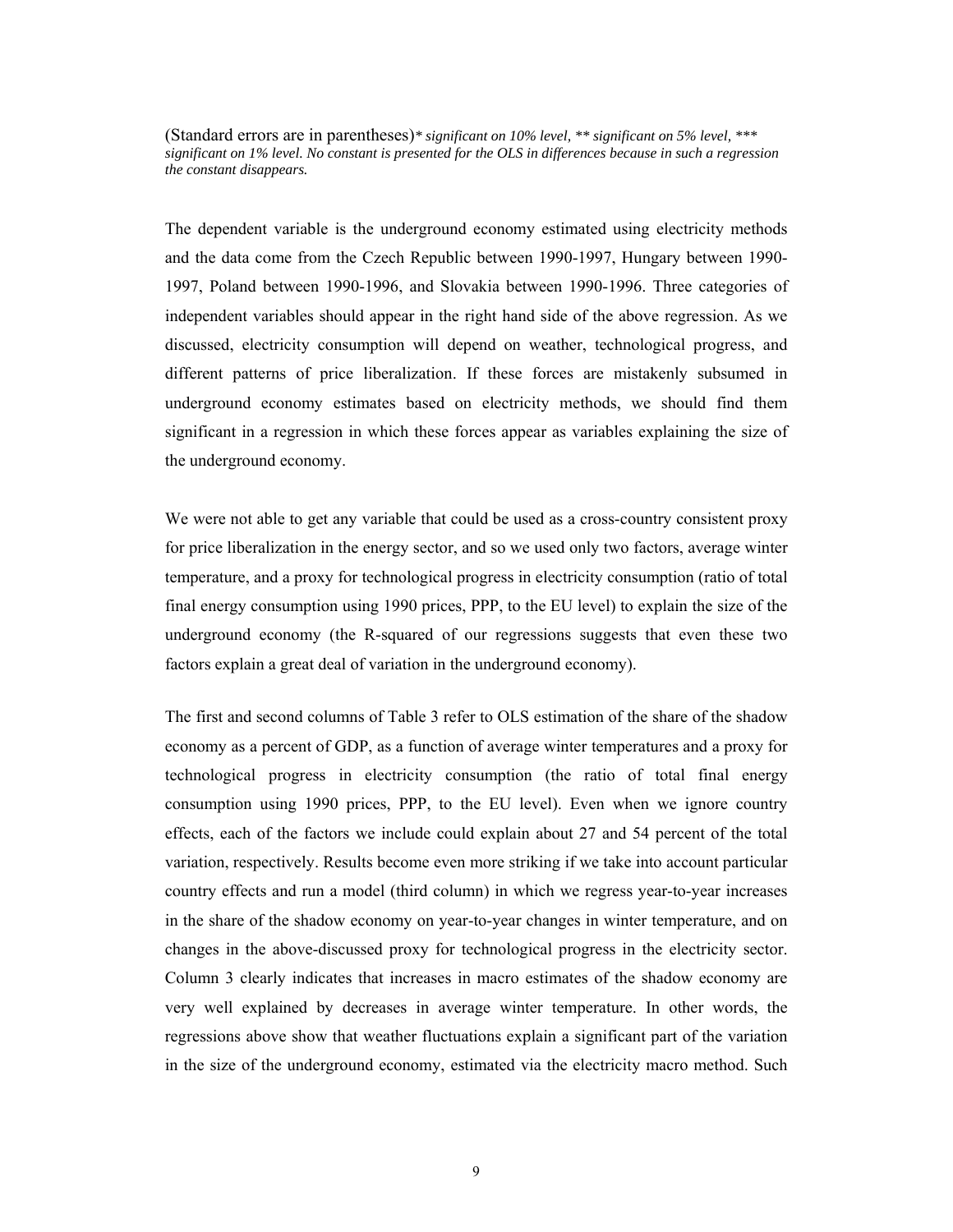results suggest that electricity macro estimates of the underground economy should not be taken seriously.

In summary, because of the shifting reasons for electricity demand none of the electricity methods we have described above holds much promise for giving us an idea of the size of the underground economy, and more seriously of giving us an idea of how this economy is changing. As we shall see in the next section, similar critiques cripple monetary approaches to measuring the underground economy in transition economies.

#### **3. Monetary approach - Currency Ratio and Currency Demand Methods**

The two main currency methods for estimating the underground economy are those of Guttman (1977) and Tanzi (1983). Guttman's approach for money closely parallel's Kaufmann and Kaliberda's (1986) approach for electricity, and Tanzi (1983) is in the spirit of Lacko (2000). We are aware of only two studies to have applied these methods to transition economies (Chandler et al. 2003, and Öğünç and Yilmaz 2000).

Currency methods depend for their validity on the assumption of stable or predictably changing currency-demand deposit ratios and velocity. In transition economies currency-demand deposit ratio and velocity are bound to be very unstable. Instability in money demand is due to catch-up effects in the banking sector of transition economies. Many previously non-existent financial services and products find their way to market in a brief time. The pace of financial innovation may be much higher than in developed economies. Financial innovation can destabilize money demand as these forces buffet the motives for holding cash. To see this more clearly consider the following. In the pretransition period a handful of state-owned savings-and-loans type banks made up the banking sector. Due to a lack of competition the scope of banking services was very limited. Following transition, foreign banks entered financial markets and introduced competition. Competition narrows the gap between the level of financial services provided in transition and developed economies. Obviously, some products such as cheques were never introduced in transition countries, as they were already outdated and superseded by credit and debit cards.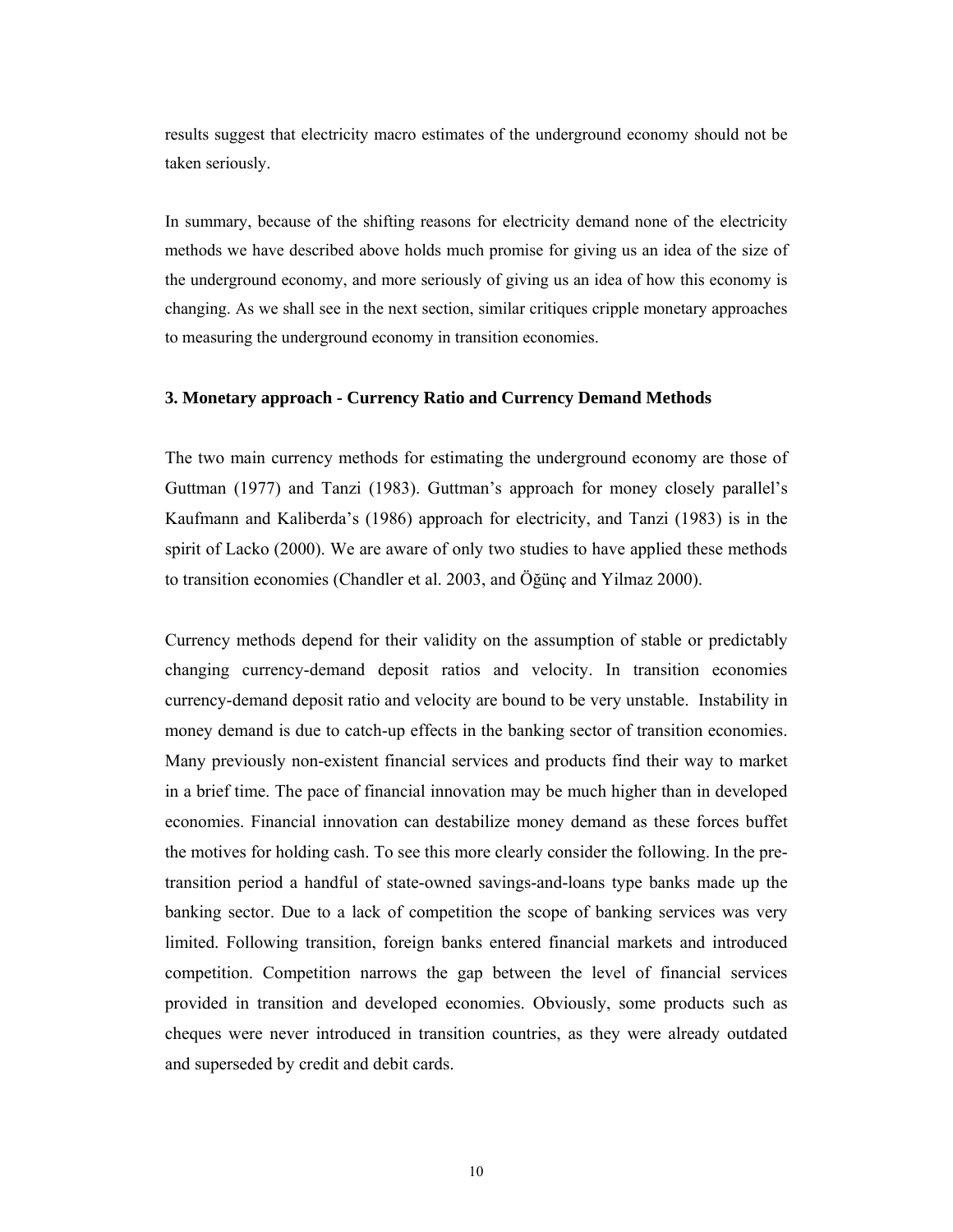Money demand in transition countries can also change for the following reasons:

1) A lack of credit is a feature of early transition economies and forces people to hold cash. As credit widens (see Table 4 showing the growth in credit cards), cash holdings fall. There is also a commercial side to the instability in money demand. Bank failures during transition can force agents to change their cashholding strategies towards holding increasing amounts of cash. At the same time transition economies experience great ups and downs in taxes. These tax changes will in turn move people to vary how they transact in cash in order to avoid their obligations to government.

| Countries   | 96/95 | 97/96  | 98/97 | 99/98 | 00/99 |
|-------------|-------|--------|-------|-------|-------|
| Czech Rep.  | 58%   | 48%    | 33%   | 29%   | 129%  |
| Hungary     | 149%  | 85%    | 70%   | 30%   | 24%   |
| Poland      | 467%  | 143%   | 76%   | 153%  | 54%   |
| Slovakia    | 31%   | $22\%$ | 13%   | 54%   | 31%   |
| Total EC/MC | 15%   | 18%    | 20%   | 13%   | 13%   |

**Table 4: Year to year increases in the number of EC and MC (credit&debit cards)** 

Source: EC and MC statistics, authors' computation

- 2) At times the real interest rate was negative in several transition countries, including in the Czech Republic. A negative interest rate can force people out of demand deposits into cash holdings.
- 3) Artis and Lewis (1974) argue that in the UK in 1974, due to the changes in banking regulations brought about by the *Competition and Credit Control Act*, the currency to demand deposit ratio changed in ways that are hard to measure. The same must be true of transition countries where regulations were in a greater flux than they were in the UK. Many transition countries changed their regulations quite frequently, slowly introducing deposit insurance (with changed upper limits for the amount insured). A prominent example is the change in the minimum reserve requirements in the Czech Republic as Table 5 shows: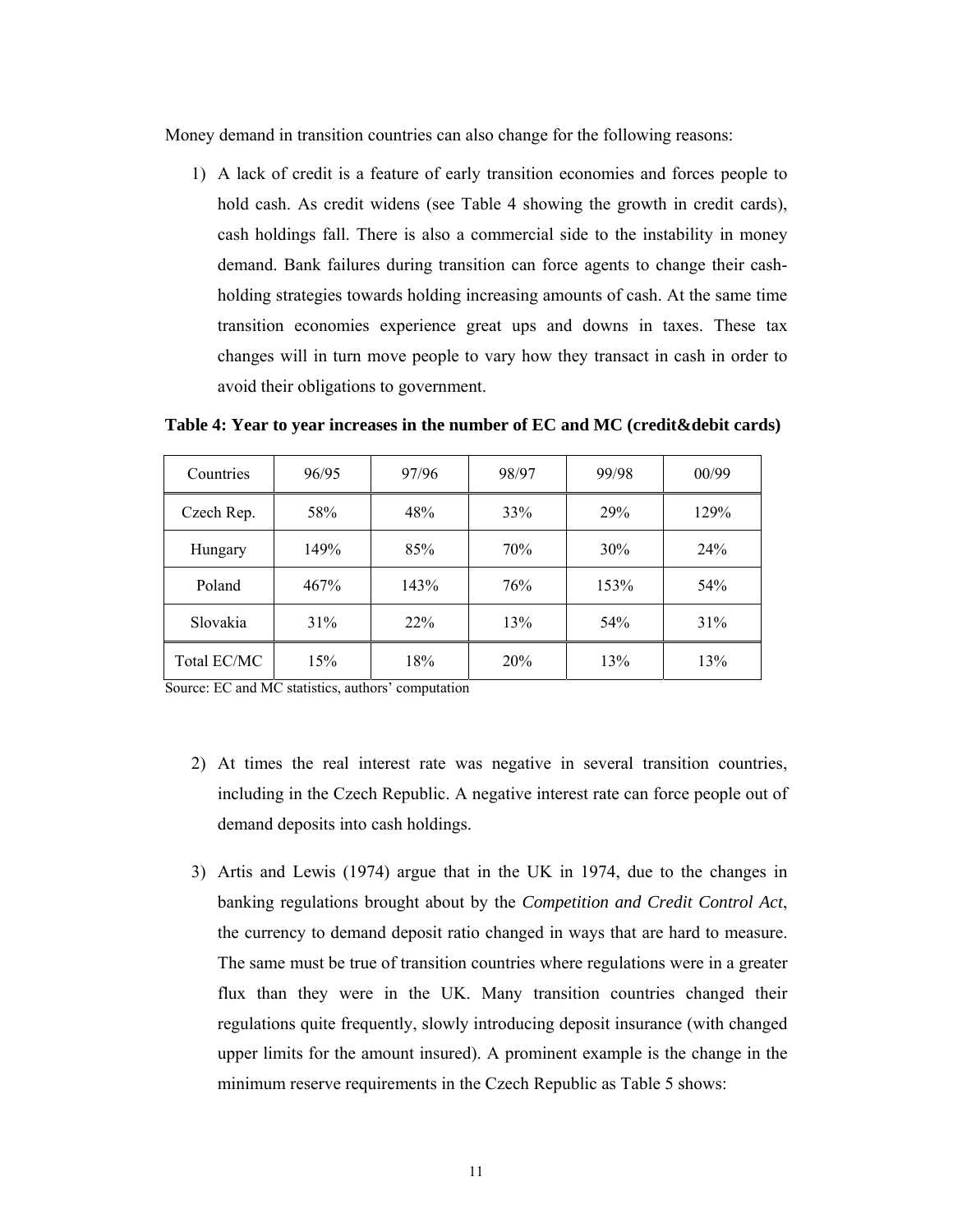|                    | Rates (percent) effective by: |                     |      |      |      |      |      |      |      |                |  |
|--------------------|-------------------------------|---------------------|------|------|------|------|------|------|------|----------------|--|
|                    | 10/92                         | $2/93$ <sup>*</sup> | 7/93 | 8/94 | 8/95 | 8/96 | 5/97 | 8/98 | 1/99 | 10/99          |  |
| Demand<br>deposits | 9                             | $9 - 12$            | 9    | 12   | 8.5  | 11.5 | 9.5  | 7.5  | 5    | $\overline{2}$ |  |
| Time<br>deposits   | 3                             | $3 - 4$             | 3    | 12   | 8.5  | 11.5 | 9.5  | 7.5  | 5    | $\overline{2}$ |  |

**Table 5. Czech Republic Minimum Reserve Requirement Rates 1992-2002** 

\* Lower rate was used for banks with deposits up to 25 billion CZK, otherwise the higher rate was applied. Source: CNB, Monetary indicators.

4) Almost all transition countries succumbed to banking crises in the 1990's. The loss and return of depositor confidence was bound to at first raise, and then depress the currency to demand deposit ratio in ways that are hard to measure. We can state that during two years (starting in the second half of 1995, ending in 1997) Czech banks saw an exodus of deposits, which can be attributed to a lack of trust in banks after several bank failures. After several central bank interventions the credit of banks was restored and withdrawn money appeared in deposits again (giving an enormous rise in annual savings ratios in 1997 or early 1998).

To get a feeling for the volatility of currency to demand deposit ratios, consider Figure 1. The pattern of currency to demand deposit ratios is strikingly diverse for the Visegrad transition countries. Whereas in the Czech and Slovak Republics the ratio increases with time, in Hungary and Poland the time trend is ambiguous. In the case of Poland the ratio is significantly volatile. In contrast, the figures for France and Canada are very stable. This supports the argument against the applicability of the macro method to transition economies. Especially in case of Hungary and Poland it is clear that volatility in the currency to demand deposit ratio is not explainable alone by a surge in the informal sector but rather by shocks in the monetary and financial sectors.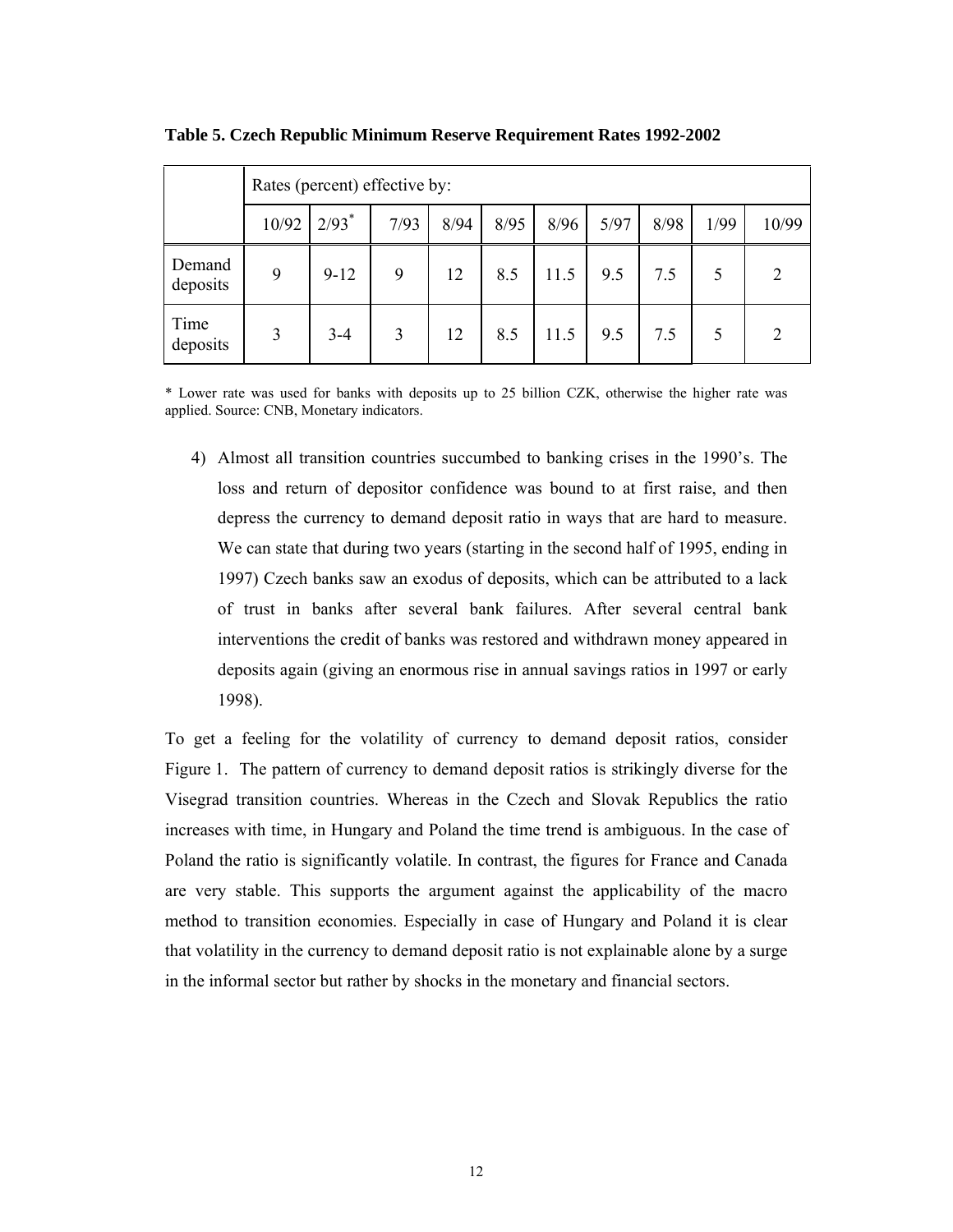**Figure 1 - Currency to Demand ratios, Visegrad countries, France and Canada** 



Special attention should go to trends in the Czech and Slovak Republics. The time trends of both countries seem to be very close to each other, with a shock in Slovakia in 1995, which caused a temporary decrease of cash use. In 1995 Slovakia introduced officially monitored cash registers in order to eliminate tax evasion and consequently fatten state coffers. Such a regulatory change is likely to show up in temporarily lower demand for cash while the participants in the informal economy accommodate this shock.

#### **Conclusion**

Money and electricity measures of tax evasion suffer two flaws. They do not finger whom it is that evades, and they do not provide a consistent and reasonable estimate of the magnitude of evasion. More seriously these measures can say little about how the underground economy is changing. We hope to have shown that two classes of "macro" estimates of the underground economy rely on assumptions that are questionable for mature economies and unrealistic for transition economies.

Our critique is not entirely original. Practitioners of macro-methods for estimating the underground economy understand that their estimates rely on the realism of their model and on the constancy of their assumptions about key parameters in their model. We have shown that assumptions about the size and stability of key parameters in macro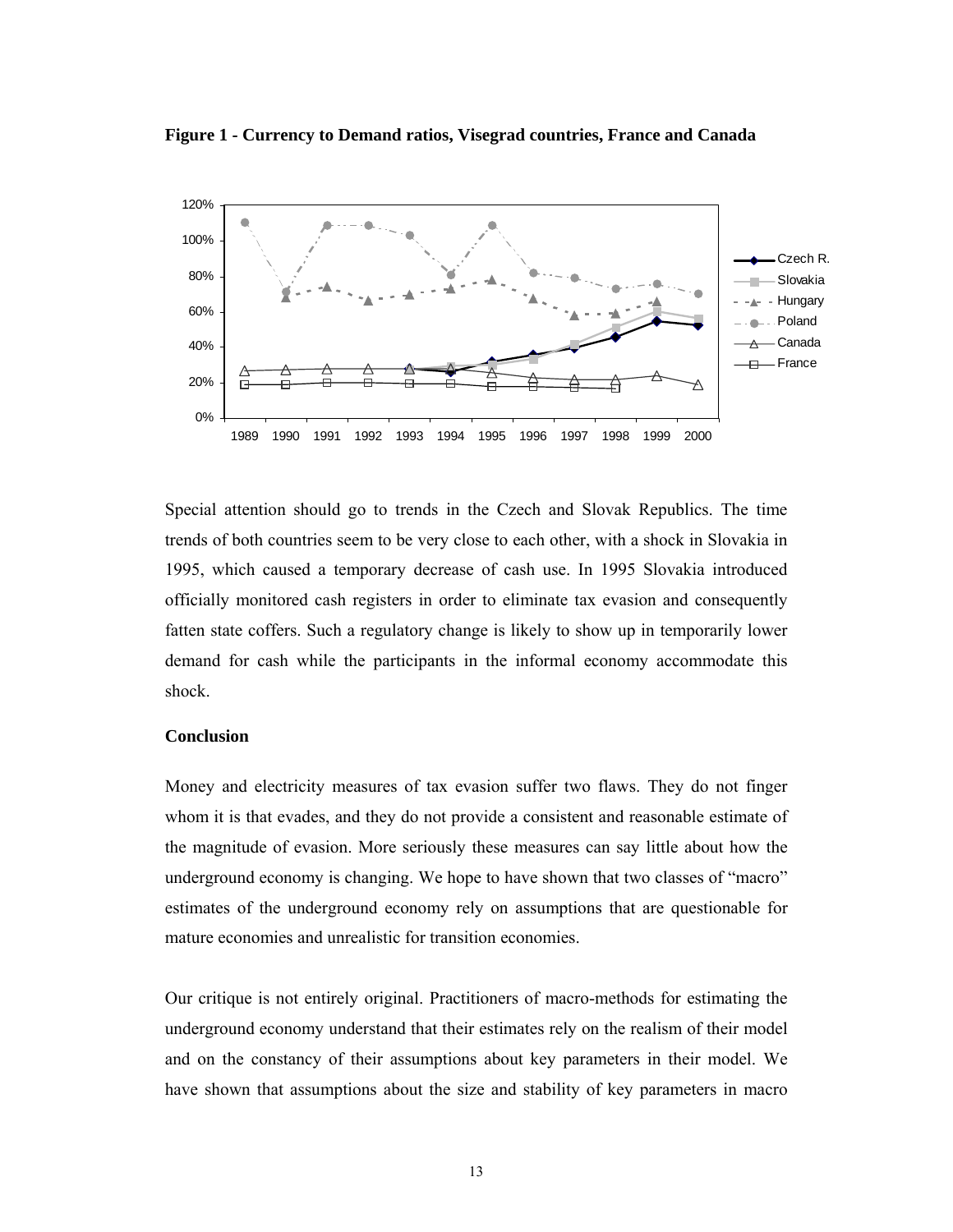models, such as the velocity of money and the structure of electricity demand, are doubtful for mature economies and unrealistic for transition economies. Measuring the size of the underground economy in transition economies may be an impossible task, but measuring how it changes may be feasible by using surveys of individuals that yearly ask people about what they believe is the size of the underground economy and whether or not they in engage in underground economic activities. Such surveys have been little exploited by those who would measure the underground economy and promise to be the next frontier in its measurement.

#### **References**

- Artis, M. J. and M.K. Lewis, 1974. How Unstable Is the Demand for Money in the United Kingdom? *Economica*, 51(24): 473-76
- Chandler, Mark, Vaiva Petrikaite, and Aurelija Proskute (2003). "Estimation of Unreported GDP in Lithuania." Mimeograph, Stockholm School of Economics.
- Eliat, Yair, and Clifford Zinnes (2000). "The Evolution of the Shadow Economy in Transition Countries: Consequences for Economic Growth and Donor Assistance." CAER II Discussion Paper No. 65, Harvard Institute for International Development.
- Gutmann, P. M. (1977). "Subterranean Economy." *Financial Analysis Journal*, 33, 26- 27.
- Kaufmann, D., and Kaliberda, A. (1996). "Integrating the Unofficial Economy into the Dynamics of Post-Socialist Economies: A Framework of Analysis and Evidence." In B. Kaminski (ed.) *Economic Transition in Russia and the New States of Eurasia*. Armont, NY: M. E. Sharpe, Inc.
- Lacko, Maria. (1998) "The hidden economies of Visegrad countries in international comparison: a household electricity approach." Pages 128-152 in *Hungary: towards a market economy*. Edited by Laszlo Halpern and Charles Wyplosz. Cambridge, Cambridge University Press.
- Lacko, M. (2000). "Hidden Economy an Unknown Quantity? Comparative analysis of hidden economies in transition countries, 1989-95." *Economics of Transition*, 8, (1), 117-149.
- OECD, *Measuring the Non-Observed Economy: A Handbook.* OECD Publications Service, Paris, France, 2002.
- Öğünç, Fethi and Gökahn Yilmaz (2000). "Estimating the Underground Economy in Turkey." *Discussion paper for the Centre Bank of the Republic of Turkey*.